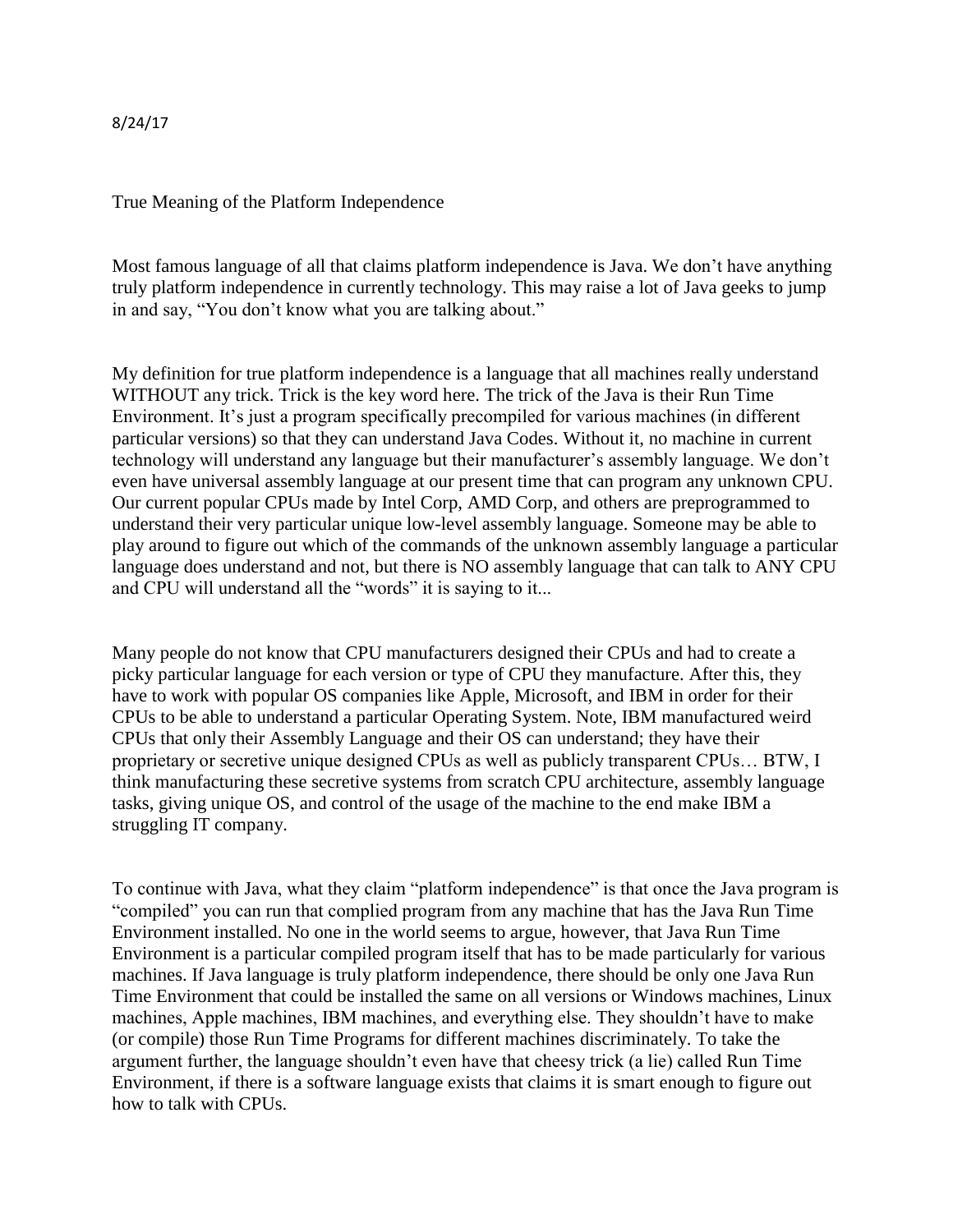Questions remained for me, however, that there exist unique "in-house" made CPUs from big scientific and government institutions like CPUs that control radar systems, satellite systems, nuclear power plants, rockets, and etc that use Java language. Many of them used Java, but Java Run Time Environments aren't commonly available for those uncommon systems. First option, I think geeks in those institutions designed their systems from common CPUs, programmed their CPUs with known or close-compatible assembly language, modified the common operating systems to their desired state, and then installed the common Java Run Time Env so that their systems can now be programmed using high-level Java language. I wonder if those big institutions actually paid Oracle or old Sun Micro Systems specially to write special Run Time Env for their uncommon systems… I know from my personal experience that many geeks working at Rome, NY Air Force Research Lab do not talk to or do any special business with the owner of Java language. In fact, they violate Java's term of use, explicitly forbidding anyone to use Java for weapon systems, and nuclear systems...

Another possible option for them is to crack the Java Run Time Environment technology and compile their own unique Java Run Time Env that will interpret the real Java language. It is very possible and probably easier than the first option. Many people said Microsoft did that and thus C# was born. There were historic legal dispute cases about Microsoft stealing Java secret tricks and inventing C# out of it...

Yet another (possibly the last) option would be to manufacture the CPU that can understand the direct high-level Java language without the non-sensible so-called JVM machine and that Run Time Env. This would be the most difficult and challenging cool task but I imagine it's quite possible. Microsoft and several other known establishments have cracked the Java compiler's tricks and turned what they learned into a "different" languages like C#, JRuby, JPython, Junit, Android Development Env, and etc. Why not implement all those compiler's rules into a hardware CPU's rules or grammar environment instead of a software? This could be done directly at CPU hardware architecture level, or just an assembly language programming it to facilitate some parts of hardware's difficulties to compliment with software to talk with Java directly. This is different from option 1 because it will bypass the operating system entirely and this system doesn't have an operating system. Rather Java language itself would be its operating system…

Still would those three options above be considered "Platform Independence" because Java could now talk to the CPUs directly? Nope! Those are just special made CPUs so that they can understand Java talking to them directly. Java won't be smart enough to go and talk with "ordinary" CPUs. As far as I understand there aren't CPUs made these days that can understand Java directly without someone tweaking them. Those options above would be costly IT engineering tasks! I heard however that oracle is persuading Intel and AMD to preprogram their CPUs arithmetic bite-code architectures to resemble those of Java. The CPUs may not have the whole capability of a true compiler, but having some memory allocation the same in the